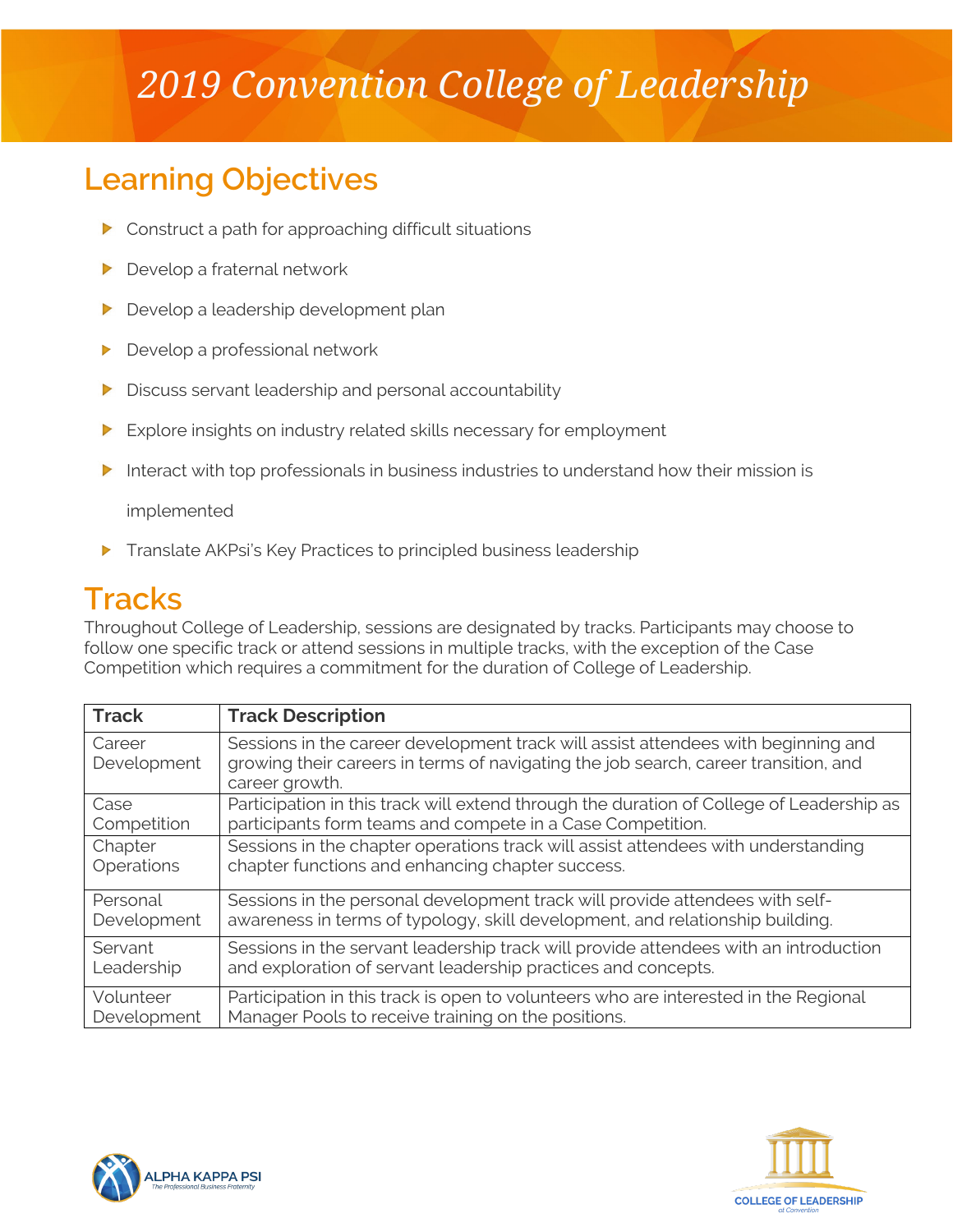# **Schedule of Events**

*\*This schedule is subject to change*

### **Thursday, August 1**

**Opening Keynote 1:00-1:45 PM**

### **Friday, August 2**

### **Case Competition 9:00-9:20 AM**

Track: Case Competition *Interested in participating in a Case Competition throughout College of Leadership? Attend this session to learn more about the opportunity and expectations.*

### **Understanding Member Statuses 9:00-9:20 AM.**

Track: Chapter Operations

*Throughout your time as a member, you may end up having multiple membership statuses based on your circumstances. Join this session to review the different member statuses, when each is appropriate, and briefly discuss how to change a member's status.*

### **AKPsi Community 9:00-9:20 AM**

Track: Chapter Operations

*AKPsi has launched its new member portal, the AKPsi Community. Join this session to learn about all of the different features and how best to use the community as an individual, and as a chapter!*

### **Résumé Tips 9:00-9:20 AM**

Track: Career Development

*Creating a resume can be stressful, especially if you don't have a lot of experience, or have an extensive amount. Join this session to learn the top tips for what to include.*

### **Getting into Graduate School 9:00-9:20 AM**

### Track: Career Development

*Whether you are just finishing undergrad or have been in the workforce for years, applying to graduate school*  can be a daunting thought. During this session, we'll discuss the factors to consider when researching different *programs as well as the components of a graduate school application.*

### **Bridge to Brotherhood General Session 9:30-10:30 AM**

*Bridge to Brotherhood is the fraternity's new official pledge program, and offers chapters a number of opportunities to create an engaging and effective program for their chapter. This general session will highlight the program's key components and how it can positively influence your chapter's operations and member development.*

### **Case Competition 10:45-11:30 AM**

Track: Case Competition *Participants in the Case Competition will work on their presentations*



# **COLLEGE OF LEADERSHIP**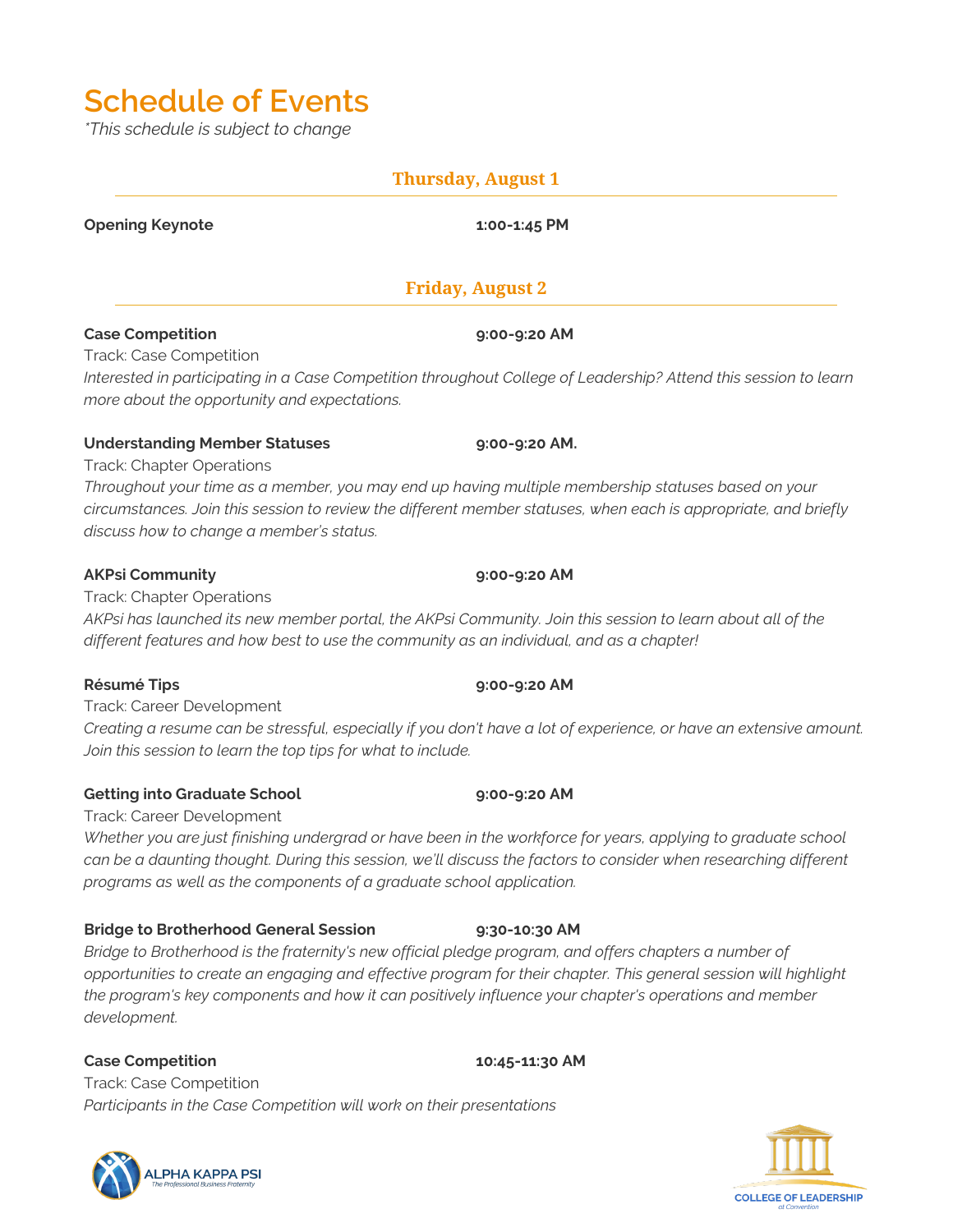### **Utilizing the Bridge Program Syllabus 10:45-11:30 AM**

Track: Chapter Operations

*The Bridge to Brotherhood program has a number of moving pieces, including the Program Syllabus which is the focal point to documenting your chapter's pledge program. This session will review the Bridge program requirements and components and have an emphasis on using the Program Syllabus to maximize the available opportunities to planning an engaging and effective pledge program.* 

### **Creating a Balanced Life 10:45-11:30 AM**

Track: Personal Development

*Between work, school, friends and family, and extracurriculars, it can be easy to find yourself pulled in many different directions. How do you decide where to spend your time and energy? This session will discuss how to focus on creating a balanced lifestyle you can carry from college into your career.*

### **So You're Stuck in Your Career… 10:45-11:30 AM.**

Track: Career Development *Not every job is going to be your dream job, but what do you do if your job is no longer working for you? If you are no longer challenged, enjoying your work, or feel stuck in a position doesn't mean you have to settle. This session will help those stuck in their career take an introspective look at their options and how to determine the next steps to finding career satisfaction.*

### **Regional Manager of Membership 10:45-11:30 AM**

Track: Volunteer Development *Join this session to learn about the Regional Manager of Membership*

### **Academy Continuing Education 2:00-4:00 PM**

*This session is limited to past Academy fellows to expand on the curriculum taught at the Academy*

### **Case Competition 2:00-4:00 PM**

Track: Case Competition *Participants in the Case Competition will work on their presentations*

### **Teambuilding 2:00-3:00 PM**

Track: Chapter Operations

*During this program, participants will learn the importance of teambuilding and how to develop their chapter executive boards and encourage members to work together. Participants will have the opportunity to participate in team building exercises and learn when various exercises are appropriate in the team building lifecycle.*

### **True Colors 2:00-3:00 PM**

Track: Personal Development

*Blue? Green? Gold? Orange? What's your color? Are you organized and stable or are you spontaneous and bold? Maybe you are an independent thinker. Do you respond to encouragement rather than competition? This session will provide attendees with the opportunity to understand their personality as it relates to working in a team environment.*

## **Ace Your Next Interview 2:00-3:00 PM**

Track: Career Development



# **COLLEGE OF LEADERSHIP**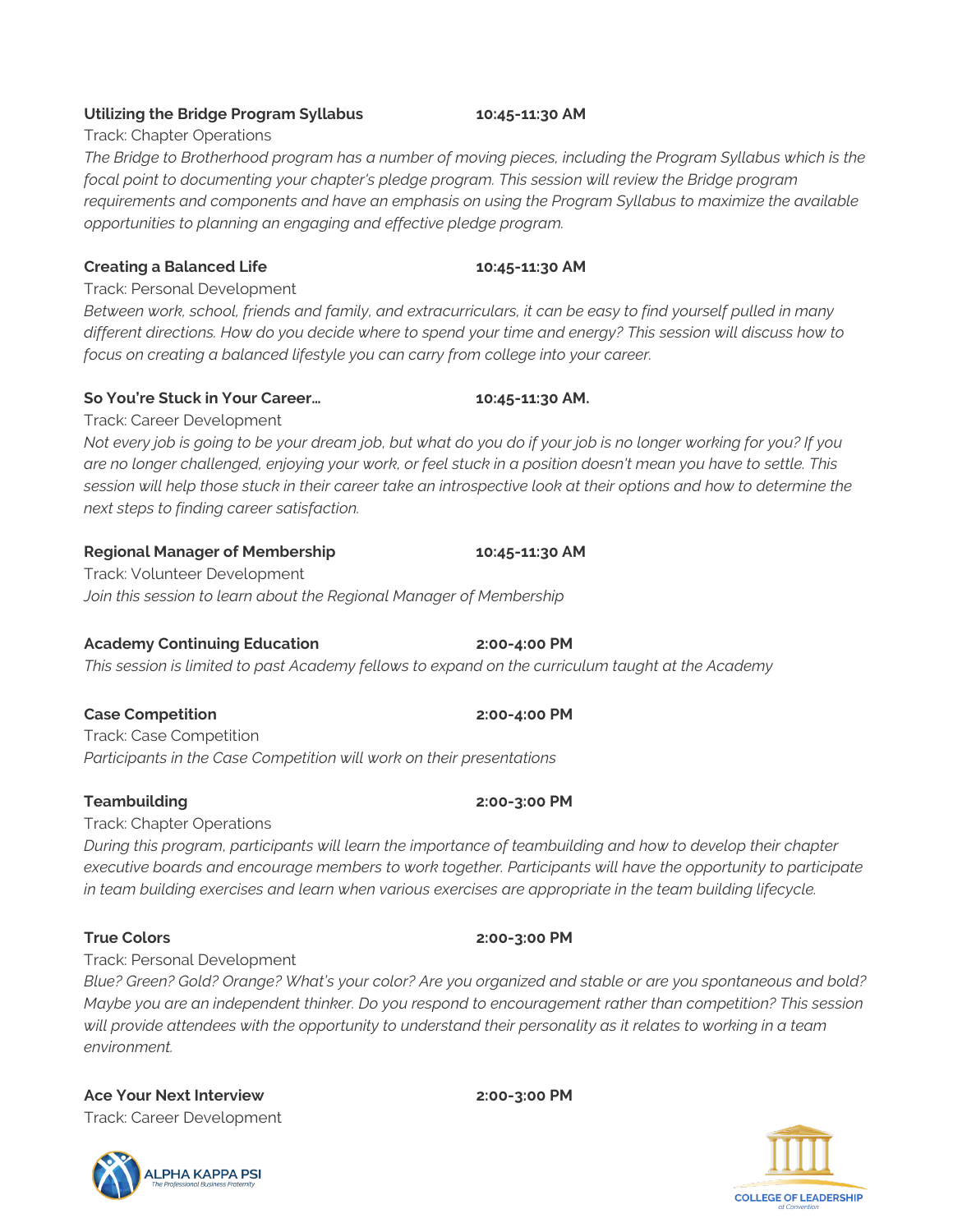*Everyone wants a job, but not many people want to interview. Interviewing can be stressful, but is an important aspect to sharing your skillsets with potential employers. Join this session to learn how best to prepare yourself for an interview and how to feel confident to ace any interview.*

### **Change Management 2:00-3:00 PM**

Track: Volunteer Development

*Over the past few years, Alpha Kappa Psi has rolled out a handful of new programs and offerings. Adjusting to the changes isn't easy, but we forget chapters are constantly undergoing change with new officers and members. Understanding change management as a volunteer can help you help the chapter navigate changes in the fraternity and their chapter, but also is a skill you can use throughout your professional career.*

### **Creating an Inclusive Recruitment 3:15-4:00 PM.**

Track: Chapter Operations

*Alpha Kappa Psi is a membership organization, meaning chapters can be selective in who is extended membership. How do you find a balance of being selective while still creating an inclusive environment where individuals feel welcome? Participants will discuss how to create an inclusive recruitment process from events and promotion to extending a bid.*

### **212: The Extra Degree 3:15-4:00 PM**

Track: Personal Development

*At 211 degrees, water is hot. At 212 degrees, it boils and produces steam. Applying one extra degree means the difference between something that is simply very hot and something that generates enough force to power a machine. How can we use this concept in determining where to dedicate our time, energy and effort? Attend this session to learn when and how to apply the extra degrees for yourself, others, or your organization.*

### **Moving to a New City? 3:15-4:00 PM**

Track: Career Development *Whether you're moving to a new city with a job already secured, or are moving in hopes of finding a new opportunity, relocation can be stressful. Join this session to learn about tips and tricks to navigating a new city* 

### **Regional Manager of Rituals 3:15-4:00 PM**

Track: Volunteer Development *Join this session to learn about the Regional Manager of Rituals*

*and learning how to call a new place feel like home.* 

### **Saturday, August 3**

### **Case Competition 9:00-9:45 AM**

Track: Case Competition *Participants in the Case Competition will work on their presentations*

### **Serving as Principled Decision Maker 9:00-9:45 AM**

Track: Servant Leadership

*Principled Business Leaders distinguish themselves through accountability. In fact, they use servant leadership to better the decision-making process by creating a safe environment to practice phased* 



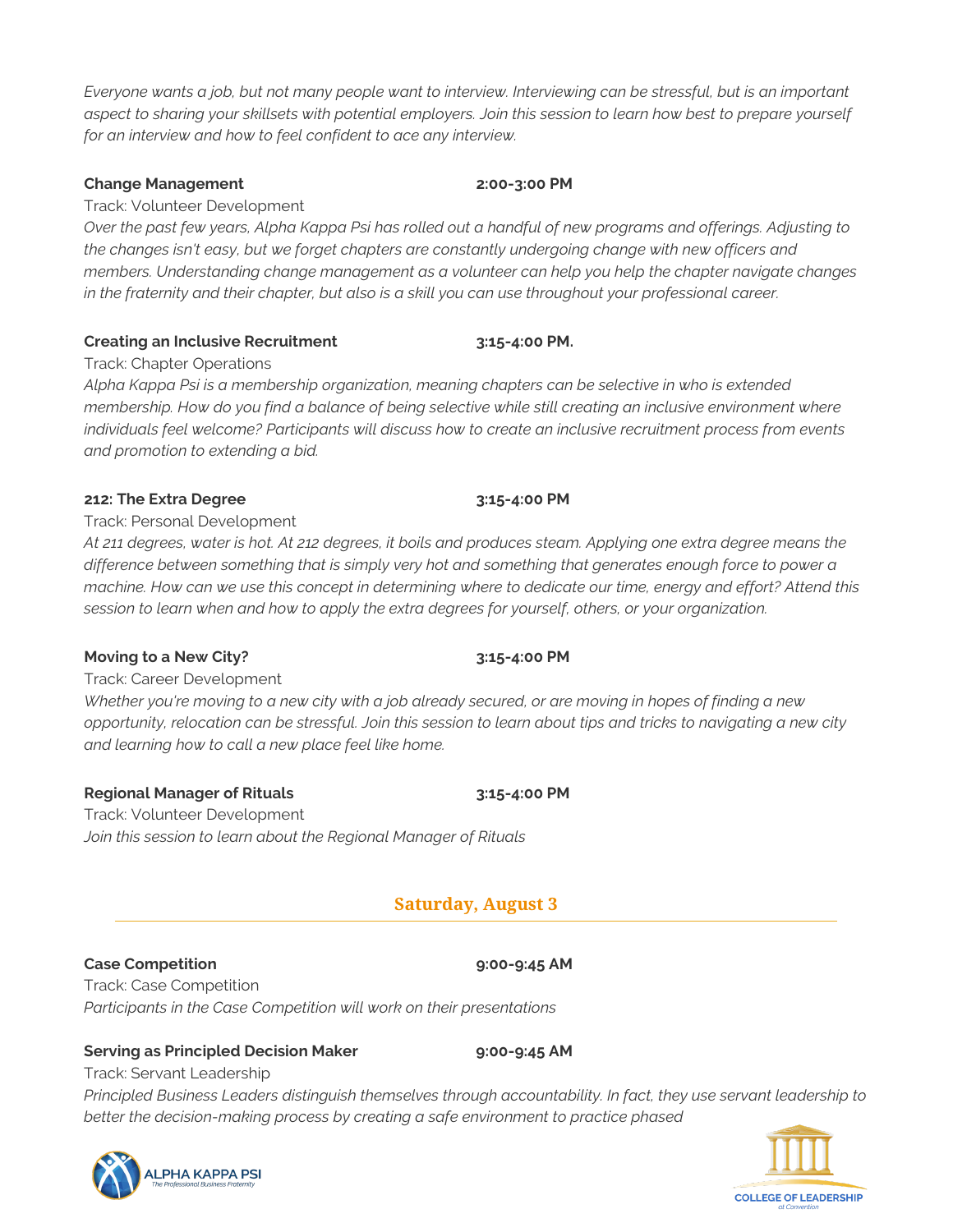LPHA KAPPA PSI

*learning and growth. During this session, we'll utilize the servant leadership model to determine how to identify problems and use foresight and alignment to determine solutions.*

### **Fighting Apathy 9:00-9:45 AM**

Track: Chapter Operations

*Chapters are only as strong as the members in them. Are your members engaged or is the chapter failing to meet their needs? Join this session to learn how to fight apathy in the chapter by focusing on engaging members at all levels and creating a chapter culture of continued growth.*

### **What's Your EQ? 9:00-9:45 AM**

Track: Personal Development

*Understanding your emotions and their impact on how you lead is imperative. Learn how to determine your emotional quotient and how using emotional intelligence will positively impact your day to day behavior.*

### **Negotiating Your First Salary 9:00-9:45 AM**

Track: Career Development

*You've just slayed the interview and an offer phone call is coming your way. It's an exciting time, but do you know how to negotiate your salary to get the compensation you deserve? Using an article from the Harvard Business Review titled "10 Myths About Negotiating Your First Salary", this session will bust those myths and discuss how to apply negotiating techniques to put you on a path to starting a successful career.*

| <b>Regional Manager of Risk Reduction</b>                               | $9:00 - 9:45$ AM |
|-------------------------------------------------------------------------|------------------|
| Track: Volunteer Development                                            |                  |
| Join this session to learn about the Regional Manager of Risk Reduction |                  |

| <b>Case Competition</b>                                               | 11:00-11:20 AM |
|-----------------------------------------------------------------------|----------------|
| Track: Case Competition                                               |                |
| Participants in the Case Competition will present their presentations |                |

### **Start With Why 11:00-11:20 AM**

Track: Servant Leadership

*A key component of servant leadership is understanding self-awareness. Do you know what your vision is and why you do what you do? Join this session to learn more about the concept of Starting with Why and understanding your vision.*

### **Officer Transition 11:00-11:20 AM**

Track: Chapter Operations *Officer Transition is a crucial part of chapter operations to share gained knowledge and experiences. Join this session to gain best practices on officer transition and how best to set up your chapter for success*

### **Finances 101 11:00-11:20 AM**

Track: Chapter Operations *Finances are a focal point of chapter management, but they can sometimes be difficult to understand. Join this session to get your questions answered on how to read AKPsi's financial statements and how to pay invoices.*



**General Session Keynote 10:00-11:00 AM**